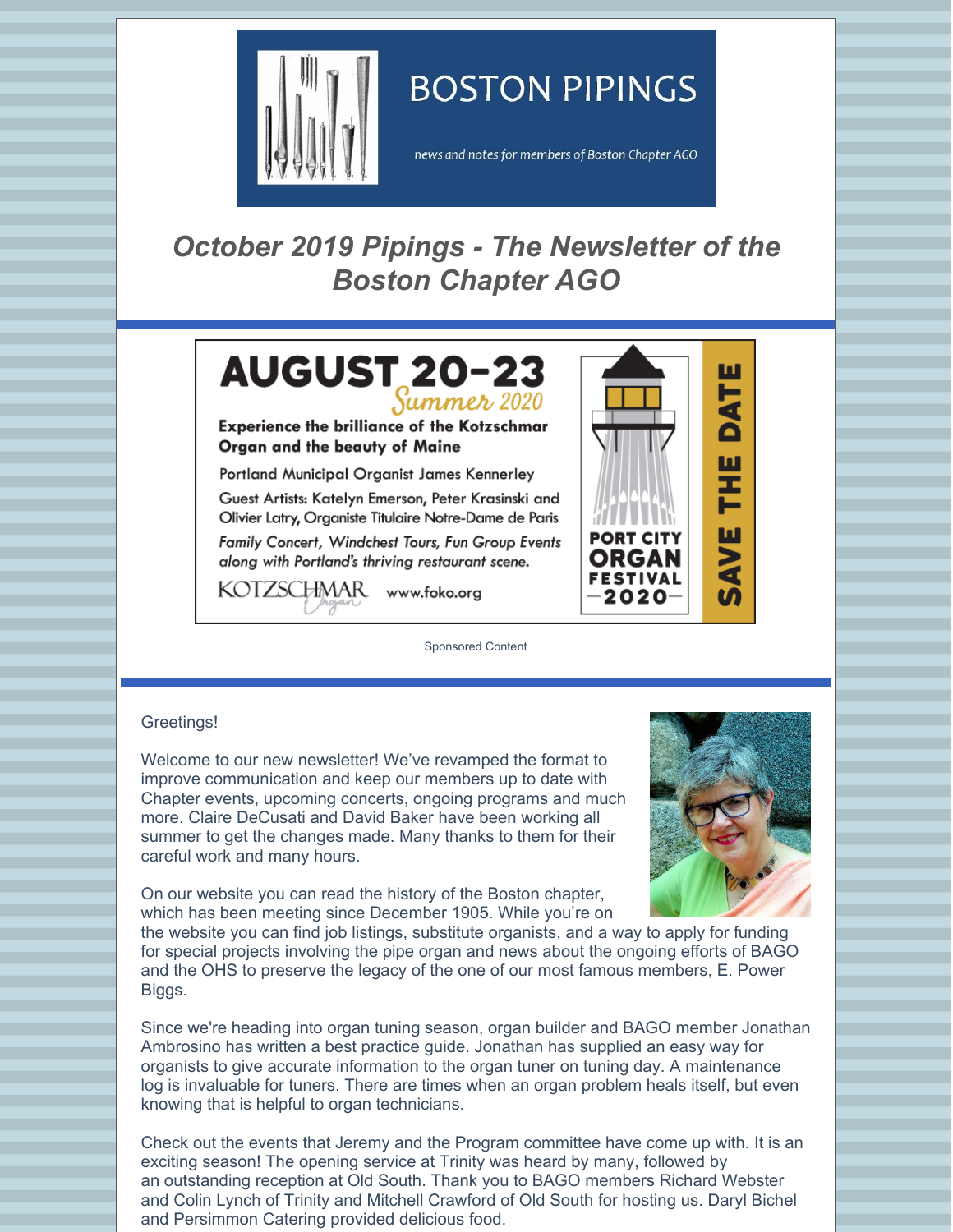#### All best for a musical 2019-2020 Louise

#### *Pipe Dreams* **Documentary Screening**

BAGO joins Boston Organ Studio in providing a one-time opportunity to view the documentary Pipe Dreams. Join your colleagues for a night out in Somerville, and spread the word!

Monday, October 28 at 7:00 PM AMC ASSEMBLY ROW 12 395 Artisan Way, Somerville MA

- General Admission: \$14.99
- Additional booking fee of \$1.95 per ticket.
- (Includes all applicable taxes)



Pipe Dreams (2019) follows five young organists as they compete in Canada's prestigious International Organ Competition (CIOC). Who will master the 'king

of instruments' and come out victorious in Montreal? Pipe Dreams gives you an inside look into the wonderful world of competitive organ playing.

*This event is pending, and will only be confirmed if the event threshold of 50 tickets are reserved.* The link for reserving tickets is below; your credit card will not be charged unless the event is confirmed.

We are hopeful that the event will move forward, and look forward to seeing you there!

**Click here to [reserve](https://tickets.demand.film/event/8997) your ticket**

Welcome members new to both the AGO and the Boston Chapter: **Demetri Sampas**, **Edvard Lee** and **Joohwa Park**. These three new members have joined since June! We're glad to have you with us and hope to see you at future events

## *2019 - 2020 Program Schedule*

ORGAN RECITAL: CAROLINE **ROBINSON** Doctoral Candidate, Eastman School of **Music** FRIDAY, NOVEMBER 22 at 7:30 PM

FIRST NIGHT ORGAN RECITAL Organists Steven Loher, Douglas Major and George Sargeant TUESDAY, DECEMBER 31 at 4 PM

BAGO PPOTLUCK DINNER Sunday, JANUARY 5

WORKSHOP: Organbuilding 101 SATURDAY, MARCH 7 from 10 AM to 3 PM Registration required

Bach Birthday 335 SATURDAY, MARCH 21 from 8 AM to 6 PM

ORGAN RECITAL: DAVID ENLOW FRIDAY, APRIL 24 at 7 PM

BAGO Annual Meeting TUESDAY, MAY 19 from 5:30 to 9 PM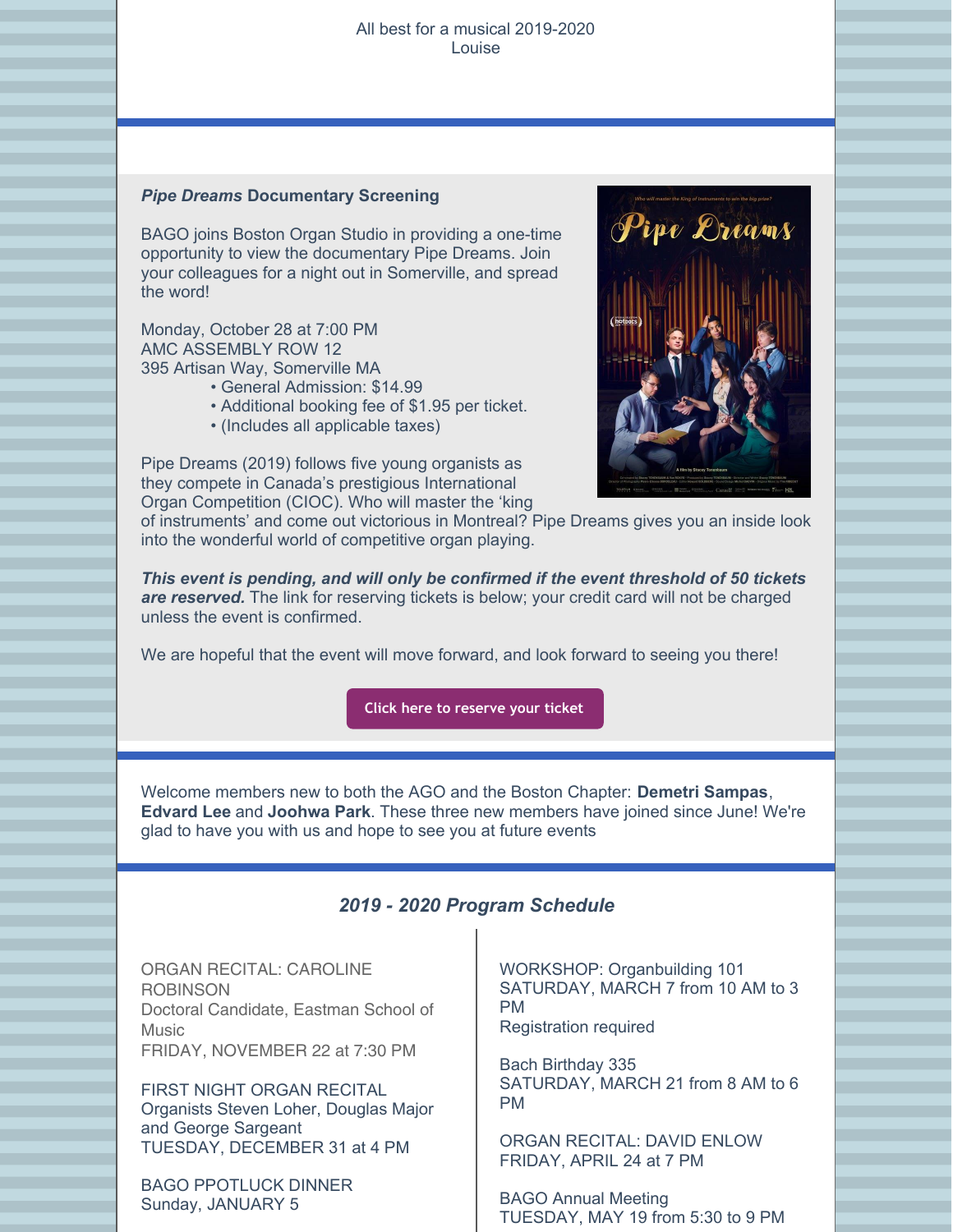#### ORGAN RECITAL: ARVID GAST FRIDAY, JANUARY 31 at 7 PM

5th Annual Women In Music Festival (WimFest) FRIDAY, FEBRUARY 7

## **Click here for complete details on our [Upcoming](http://www.bostonago.org/programs) Programs**

............................Jonathan Ambrosino

## **In tune with........................**



An organ maintenance log is one of the most useful tools for both musician and technician. It develops a habit of recording any tuning or mechanical faults, and it gives a solid paper record — right at the instrument in question of these faults, especially handy for tracking down repeat offenders.

Vagueness is the great sin of the maintenance log, where clarity is golden. These tips may help develop solid log

protocols:

1 . Always leave a complete day, month, year. If the issue in question is tuning-related, noting the temperature never hurts.

2 . If the problem relates to a specific pipe or a specific key, be as clear as possible to avoid guessing.

- For example:
- "shutters squeak" is only mildly helpful, but "Echo shutters squeak on close" is better.
- "Mixtures out of tune" could honestly be read not as a complaint at all, merely a fact of pipe organs. Therefore:"Great V Mixture, C25 tuning" s more helpful.

3 . On that score, use a system of key notation that is clear to everybody involved. Middle C could be:

- C1 (in a system where low C is C, tenor C is C0, middle C is C1, and so forth)
- C25 (where keys are numbered sequentially)
- C3 (where each octave is numbered bass to treble)
- The system you pick is less important than applying it consistently in any given log.

4. Therefore, the log should have an instruction sheet on the cover indicating exactly how bloggers should make entries.

5. Sometimes you hear something terribly wrong but just can't figure out what it is. That's fine! If you can't, there's a good chance the technician can.

Therefore, leave solid breadcrumbs so the technician can duplicate the problem. Noting, for example, Memory Level, General piston, and the note in question or even a chord, goes a great distance to aiding technicians in their sleuthing and solutions.

On the other hand, "Manual Transfer causes ciphers" — when it in fact does not, and the organ in question has more than 100 ranks — is liable to have a technician respond "organists play wrong notes."

These and many other fine points of good pipe organ care will be covered by Jonathan Ortloff and Jonathan Ambrosino in their March 2020 shop tour at the Ortloff headquarters in Needham Heights. See our [Program](http://www.bostonago.org/programs/) Page for more details

## **Broadcasts and Biggs**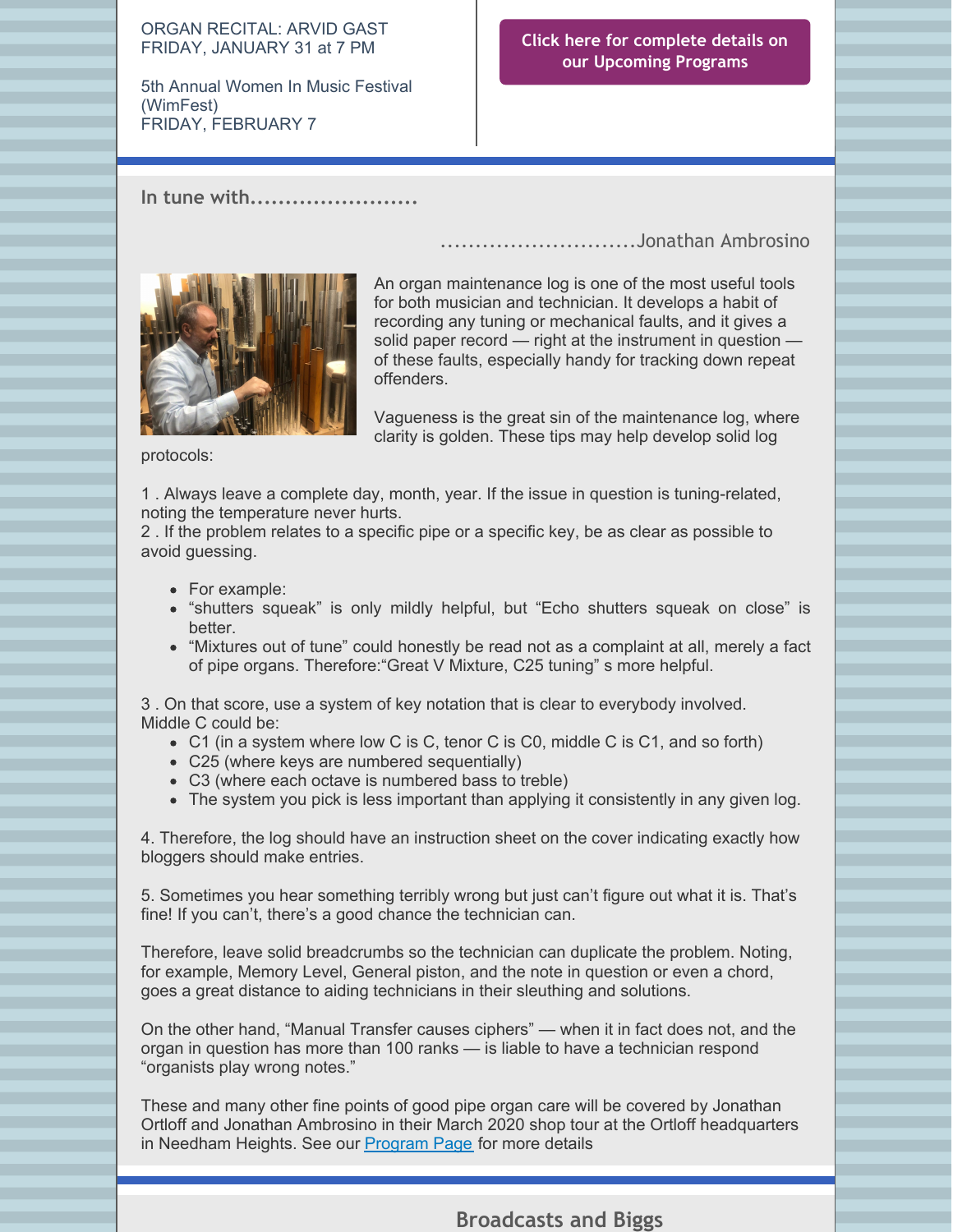

The Boston Organ library is now in partnership with the Organ Historical Society (OHS) to preserve some of the E. Power Biggs recordings (the ones that were not made into records). The OHS has applied for a grant from the National Endowment for the Humanities to fund this effort; we should know in March 2020 if this grant is approved. In addition, AGO National Headquarters has pledged \$50K to digitize the E. Power Biggs tapes that we have at the library.

A spreadsheet database of the Chapter Broadcast tapes is now halfway complete (though not available on our site yet). A few of these broadcasts have been digitized and can be accessed **[here](http://www.organlibrary.org/boston-ago-radio-broadcasts/)**

As always, remember that music and other organ resources are available for purchase from the library. For further [information,](http://www.organlibrary.org/music-sales/) **click here**

## **Cha-Cha-Cha-Changes**

The Operating Procedures are the governance document for our Chapter.

The Executive Committee recommends 3 changes to our procedures:

- 1. Wording changes to ensure that EC members are *Chapter* members in good standing
- 2. Addition of position description for the Substitute List Coordinator
- 3. Addition of position description for the Job Posting Coordinator

These changes must be posted to the BAGO membership for a 30 day comment period.

Comments? [Click](mailto:bostonago@verizon.net) here

**View the [Changes](https://files.constantcontact.com/8b145067101/25585965-67f3-4913-90a8-6bf70ae82acd.pdf)**

"Music is a safe kind of high" ~ Jimi Hendrix



### Special Project Advisory Committee

The application deadlines for the Special Projects Advisory Committee Funds have been set:

- Fall submission Deadline, November 30, 2019
- Spring submission deadline March 15, 2020

View application requirements, click [here](http://www.bostonago.org/chapter/spac/spac-project-application/)

Also, we thank Dan McKinley for his service to the Committee as his term completes, and we welcome Robert Barney as our newest Committee member



### **Young Organist Initiative Scholars Named**

Seven Organ Scholars have been selected this year for our Young Organist Initiative Program. They are:

Lucas Carvalho